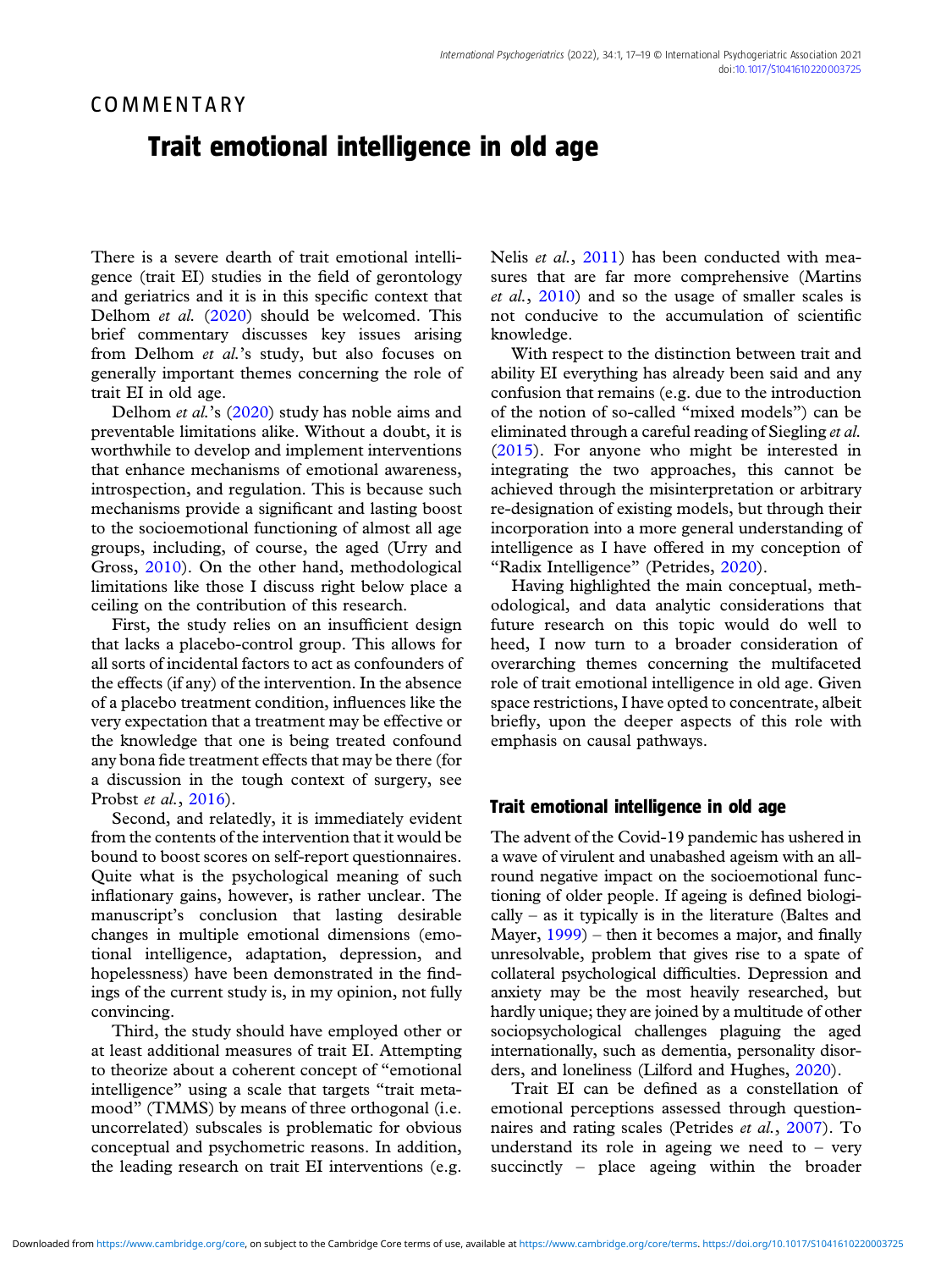<span id="page-1-0"></span>framework of Psychobionomy, viz., the general system within which trait EI theory unfolds (Petrides, [2019\)](#page-2-0). Psychobionomy is a system in the idealist tradition according to which the physical body is constructed by the non-physical mind, rather than the other way around. This approach presents tremendous possibilities for handling the actualities of ageing, which can then be recast within the context of a process of maturation as opposed to a process of decay. The relationship between chronological and psychological age is not at all as straightforward as some might think (Grossmann, 2017; Sternberg, [2005\)](#page-2-0). Specifically, ageing is not an automatic process of maturation and older people are not necessarily mature. Put differently, maturation is a possibility of the mind while decay is the destiny of the body.

The implications of the foregoing for the role of trait EI in ageing are clear-cut and crucial. Foremost among them should be the realization that the emotional disturbances picked up by trait EI measures (particularly the TEIQue, which provides comprehensive coverage of the construct; see Siegling et al., [2015\)](#page-2-0) constitute mere symptomatology, rather than underlying causes. Incidentally, because many presume biological ageing to be the underlying cause of mental health disorders in the elderly, they are often taken aback by the emerging evidence that mental illnesses can be responsible for accelerated ageing (e.g. Darrow et al., 2016). Such findings, however, are fully compatible with Psychobionomy and the main tenets of trait EI theory, which posit that the psycho-emotional condition of the individual has a causal influence on the constitution and maintenance of their physical body.

Targeting emotional disturbances through interventions is akin to applying topical steroids for psoriasis, a treatment that can only ever provide temporary relief. The original source of the entire gamut of emotional challenges in old age (which, for many people, starts way before commonly accepted thresholds in the range of 65-75 years) are the deadends to which a physicalist conception of reality inevitably leads. It is vitally important to understand the true causes of emotional challenges in old age. Attachment and identification with the body are major obstacles to a shift into psychological perspectives that not simply accept the unfolding of the ageing process, but actively endorse its potentials. One such perspective is discussed and systematized in the theory of gerotranscendence (Tornstam, [1997,](#page-2-0) [2005\)](#page-2-0). This theory recasts ageing as a developmental process, whose goal is to prompt the individual to rise above the very concept of oldness. It should be patently obvious that not everyone reaches this goal, another corroboration of the fact

that chronological ageing does not necessarily entail psychological maturation.

Old age, along with the prospect of entering it, compel us to meet head on persistent mental aberrations like narcissism, accumulative tendencies, preoccupation with becoming (at the expense of being), and the demented prioritization of self-preservation. Entertaining or fueling these aberrations, all stemming from an implied or even explicit materialistic conception of human life, is the very cause of all those psychiatric difficulties that must be reckoned with in the later stages of life. In contrast, endeavoring to correct such aberrations from early on in one's life may spare the individual as well as society from much concurrent and avoidable suffering (Campbell and Buffardi, 2008). More important, it can gradually open new, and previously unimagined, possibilities to transform ageing into a contemplative process of maturation, ultimately leading to a genuine and complete gerotransendence.

K. V. PETRIDES

Faculty of Life Sciences, University College London (UCL), London WC1H 0AP, UK Email: [k.petrides@ucl.ac.uk](mailto:k.petrides@ucl.ac.uk)

## References

- Baltes, P. B. and Mayer, K. U. (1999). The Berlin Ageing Study: Ageing from 70 to 100. Cambridge: CUP.
- Campbell, W. K. and Buffardi, L. E. (2008). The lure of the noisy ego: Narcissism as a social trap. In: H. A. Wayment & J. J. Bauer (Eds.), Decade of Behavior. Transcending Self-Interest: Psychological Explorations of the Quiet Ego. Washington, DC: APA.
- Darrow, S. M. et al. (2016). The association between psychiatric disorders and telomere length: a meta-analysis involving 14,827 persons. Psychosomatic Medicine, 78, 776–787.
- Delhom, I., Satorres, E., and Meléndez, J. C. (2020). Emotional intelligence intervention in older adults to improve adaptation and reduce negative mood. International Psychogeriatrics. doi: [10.1017/S104161](https://doi.org/10.1017/S1041610220003579) [0220003579](https://doi.org/10.1017/S1041610220003579)
- Grossmann, I. (2017). Wisdom in context. Perspectives on Psychological Science, 12, 233–257.
- Lilford, P. and Hughes, J. C. (2020). Epidemiology and mental illness in old age. BJPsych Advances, 26, 92-103.
- Martins, A., Ramalho, N. and Morin, E. (2010). A comprehensive meta-analysis of the relationship between emotional intelligence and health. Personality and Individual Differences, 49, 554–564.
- Nelis, D. et al. (2011). Increasing emotional competence improves psychological and physical well-being, social relationships, and employability. Emotion, 11, 354–366.